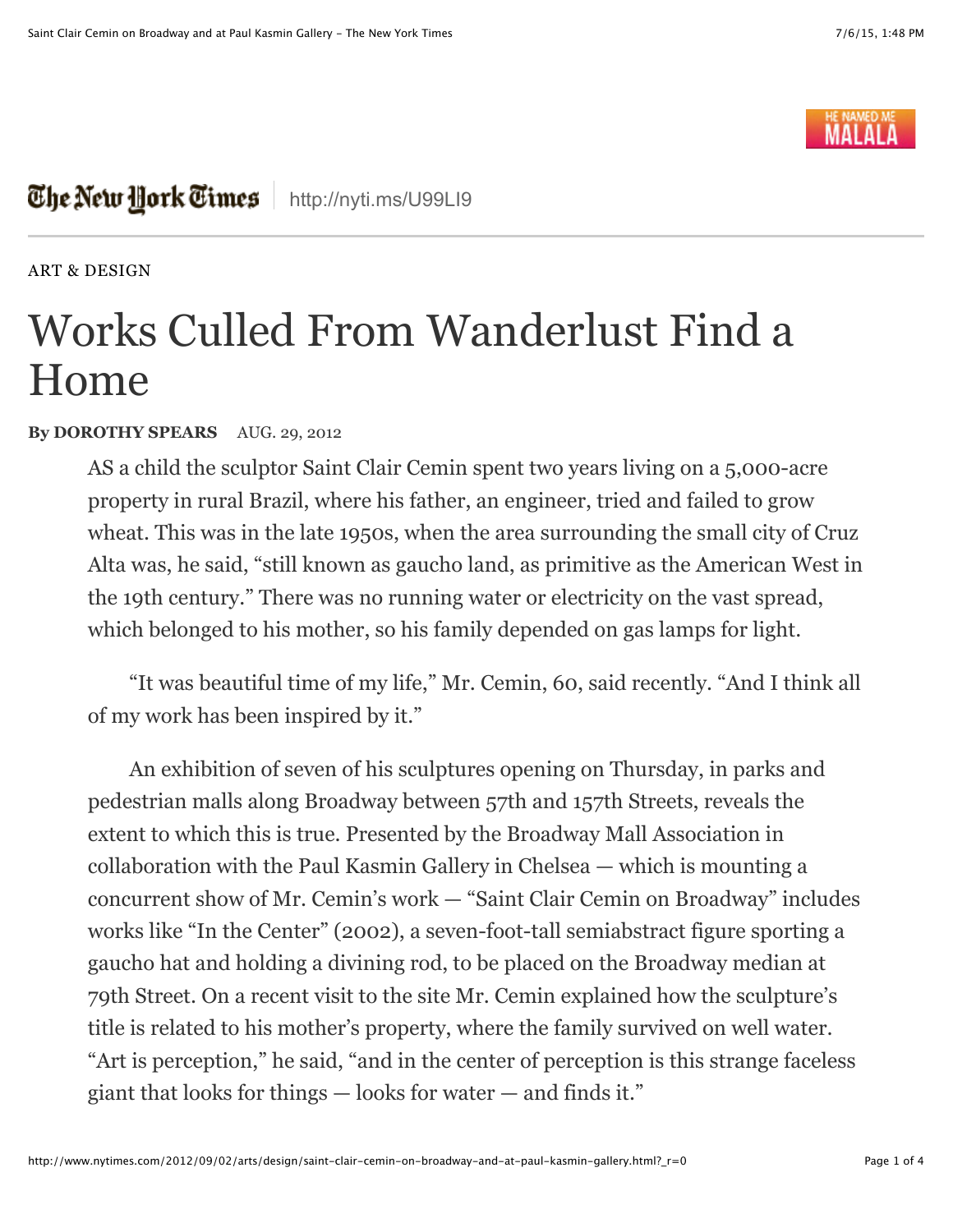Not that the work can't adapt to different environments. The water diviner will soon be positioned directly over the subway. "Well, it flows," Mr. Cemin said with equanimity.

His work is arguably more focused on the juxtapositions of different worlds than on any single one. An itinerant artist who speaks five languages fluently, including Russian, he employs a dazzling variety of materials, subjects and sculpture traditions from around the world, often combining them to surprising and sometimes humorous effect. Another work in the Broadway exhibition, a hammered copper sculpture called "Aphrodite" (2006), refers to the Greek goddess of love and also calls to mind Zulu wood carvings. In the show at Paul Kasmin a new bronze piece called "And Then (I Close My Eyes)" features what may be "a distracted meditating person" from our own culture, Mr. Cemin said, or "an imperfect Buddha." (The works on Broadway will remain on view through November and the Kasmin show, "Saint Clair Cemin: Six," runs through Oct. 13 at 515 West 27th Street.)

"Saint Clair's work relates to the theories of the French anthropologist Claude Lévi-Strauss," said the painter Peter Halley, who has known Mr. Cemin since the early 1980s. "Around the world he finds hints of language that people from other cultures can relate to."

Born in 1951, Mr. Cemin moved with his family from Cruz Alta to São Paulo as a teenager, with the goal of becoming an engineer like his father. Instead he fell in with a group of Surrealists and eventually attended the École Nationale Supérieure des Beaux-Arts in Paris, which may explain why, unlike so many contemporary sculptors, he embraces traditional techniques and handmade virtuosity. Feeling restless in Paris, he moved to New York in 1978, supporting himself as a printmaker until a Joseph Beuys retrospective at the Guggenheim a year later introduced him to a new range of artistic possibilities.

"That was really a turning point," he said.

In an East Village apartment that doubled as a studio he dabbled with a more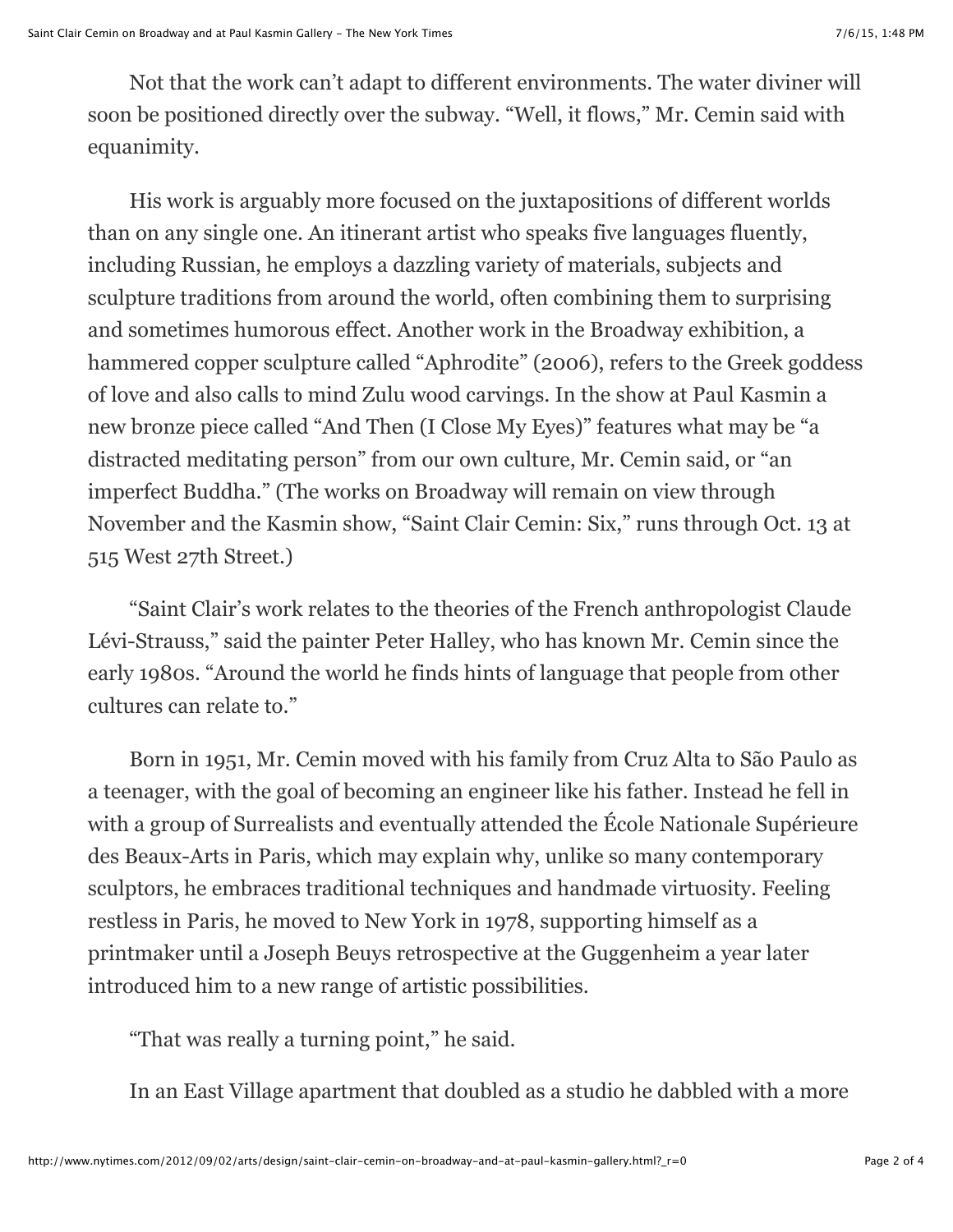conceptual approach to art, "making drawings and doodles, simple things," he said, until the summer of 1983. Inspired by a 1974 performance in which Beuys shut himself in a gallery with a live coyote, Mr. Cemin closed himself off in a room for a week.

Seated at a table with a few basic materials — paper, pencils, paints and a lump of clay, he confronted what he called "the essential condition of every human," and gave himself permission to make whatever he wanted. "I was open to anything — to memory, to whims, to a phrase overheard in the street," he recalled.

By the end of the week he had modeled some 50 objects, "mugs with faces in them; strange, decorative or erotic objects; little animals; all sorts of things," he said. In the process he realized "that my conceptual framework was totally destroyed, because the objects themselves were so much more powerful than the concept."

Determined to accept himself as a sculptor, Mr. Cemin followed the early-20th-century master Constantin Brancusi's dictum that "sculpture is direct carving." He brought stone  $-$  Belgian marble, limestone and a type of ony $x - t$ o his studio and "began to carve, immediately."

Mr. Cemin was already part of the exploding East Village art scene of the '80s, having befriended artists like Jeff Koons and Mr. Halley, and later becoming a regular visitor to of-the-moment galleries like International With Monument and Nature Morte. His work was selling in solo shows in New York, Los Angeles and Rome, and he was regularly included in exhibitions put on by Collins & Milazzo, a dynamic curatorial team at the time.

But he was soon restless again.

In 1992 he rented a large house by the Nile, in a Nubian village outside of Aswan, Egypt, where he made watercolors and iron sculptures with the help of a blacksmith. Two years later he enlisted wood carvers in Bali to help him produce pieces in teak and mahogany. And in 1999 he began making a good portion of his sculptures in Beijing, where he works for several weeks at a time with skilled